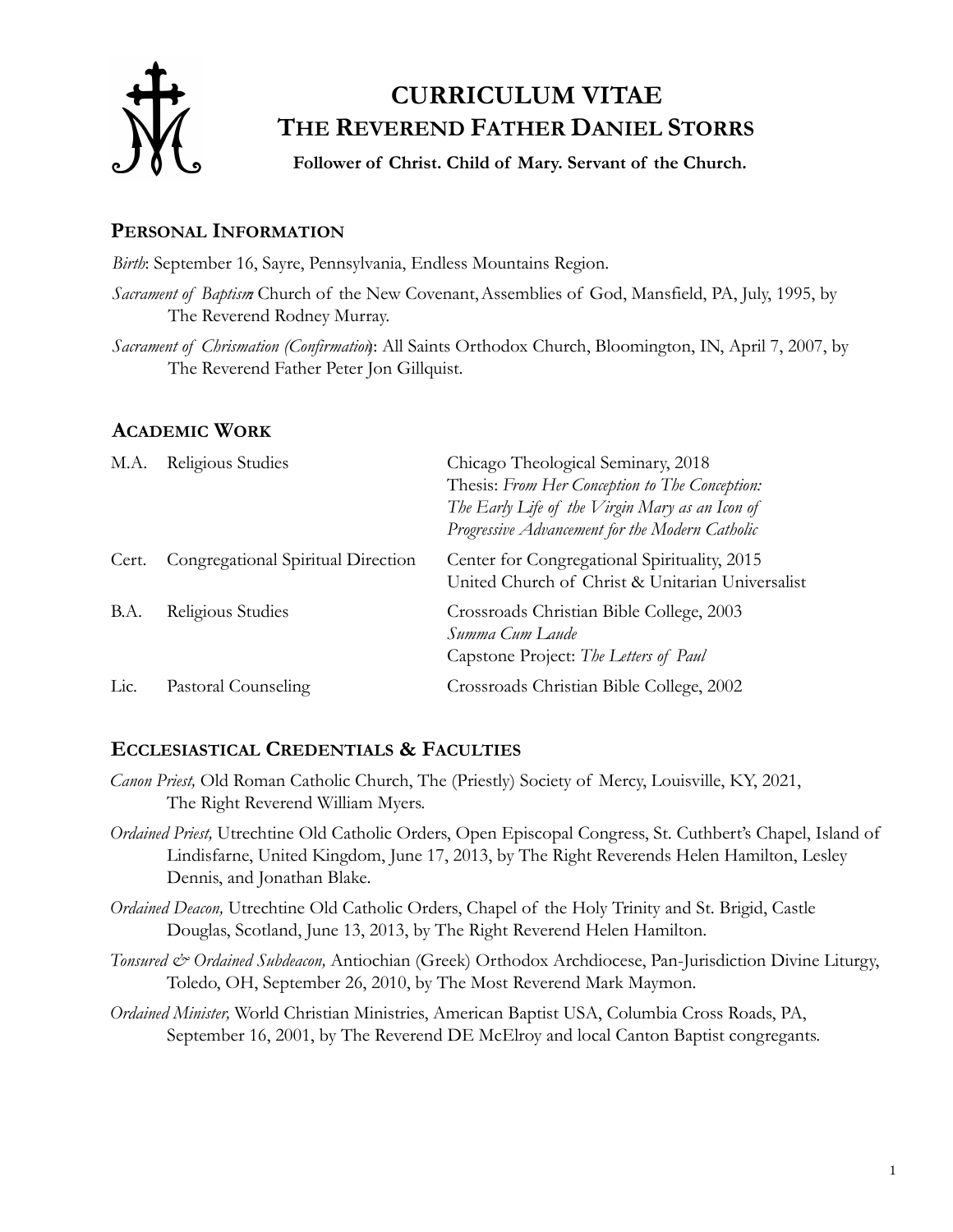## **ECCLESIASTICAL POSITIONS**

*Pastor & Broadcast Priest,* Holy Name of Mary CatholicChapel, Towanda, PA, 2021-Present. Pastor, Holy Name of Mary Catholic Chapel, Austin, TX, 2018-21. *Visiting Priest,* Holy Family American Catholic Church, Austin, TX, 2018-19. *Pastoral Care,* Old Catholic Community Ministry, Bloomington, IN, 2016-18. *Youth Minister,* First United Church (ABCUSA & UCC), Bloomington, IN, 2014-16. *Pastor & Parish Priest,* Bloomington Old Catholic Inclusive Mass, Bloomington, IN, 2013-16. *Parish Steward, Catechist & Minor Cleric,* All Saints Orthodox Church, Bloomington, IN, 2008-11. *Director & Traveling Evangelist,* Daniel Storrs Renewal Ministries, Inc., PA, NY, OH, KY, 2002-06. *Associate Pastor & Worship Leader,* Revival Tree of Life Church, Mansfield, PA, 2002-03. *Minister of the Worship Arts & Liturgist,*First Baptist Church, Canton, PA, 2000-02.

## **ECCLESIASTICAL MEMBERSHIPS**

*The Society of Mary (American Region),*London, United Kingdom, Superior-General: The Right Reverend Robert Ladds, 2018-Present*.*

*Progressive Christian Alliance Sacramental Fellowship,* Clergy Member, 2014-Present.

#### **ACADEMIC MEMBERSHIPS**

*The Mariological Society of America,*The Marian Library, University of Dayton, 2018-Present.

#### **SELECT VOLUNTEER WORK**

*Religion & Sexuality Panelist,* Indiana University Bloomington Speaker's Bureau, 2012-17. *Visiting Chaplain & Emergency Pastoral Care,* IU Health Bloomington Campus, 2010-2018. *Lecturer,* Freedom Bible College & Seminary, Morganfield, KY, Fall & Spring Semesters 2004.

#### **SELECT PUBLICATIONS**

Storrs, D. 2018. *From Her Conception to The Conception*. Bloomington, IN: Holy Mary Publications. Storrs, D. 2005. *Restoration of the Worship Arts*. Bloomington, IN: DSRM Publications, Lulu Press.